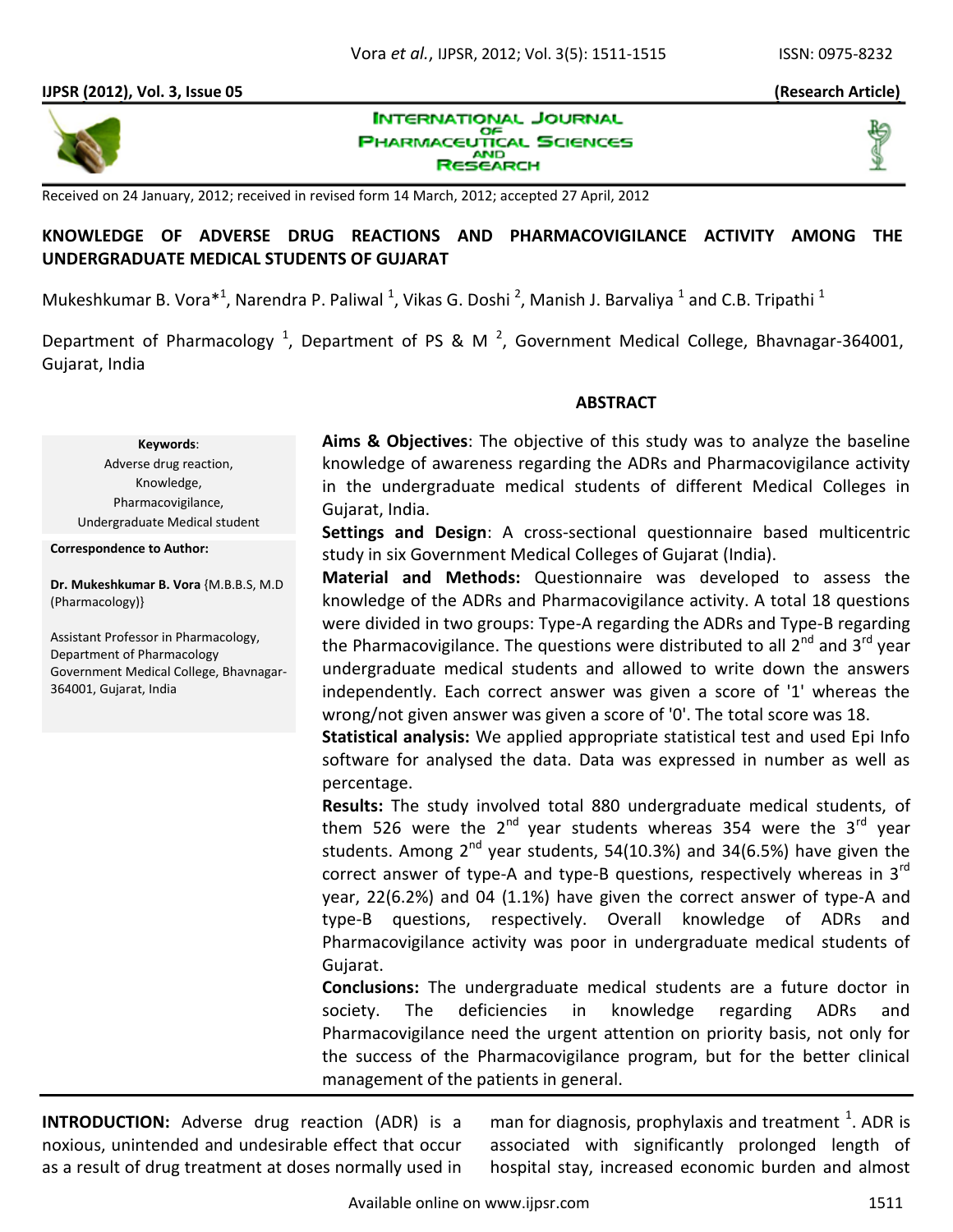2-fold increased death  $^2$ . An ADR contributes to overall health care cost by increasing morbidity and even mortality in severe cases. An estimated \$3billion is spent annually in the United States on ADR screening and treatment function  $3$ .

ADRs are rather a complex issue which require special attention; they involve patients, medical professionals, the pharmaceuticals industries, drug regulatory agencies and academic scientist <sup>4</sup>. ADR reporting does not currently appear to be considered a part of routine professional practice by health care professional  $5$ .

The Uppsala Monitoring centre (UMC, WHO), Sweden is maintaining the international database of ADR reports (currently about 4.7 million case reports) received from several national centres (96 member countries). However, still, it is estimated that only 6- 10% of all ADRs are reported  $7$ . Although, India is participating in the program, its contribution to UMC database is very little. This is essentially due to the absence of a vibrant ADR monitoring system and also lack of a reporting culture among health care professionals.

In order to improve the reporting rate, it is important to improve the knowledge, attitude and practices (KAP) of the healthcare professionals regarding ADR reporting and Pharmacovigilance. The best period to improve the KAP regarding ADR and Pharmacovigilance activity is during the under graduate and post graduate education.

This study is a step in the direction to evaluate the baseline knowledge of the undergraduate medical students at six different Government Medical Colleges and teaching hospitals of Gujarat, regarding ADR monitoring and Pharmacovigilance

**MATERIAL AND METHODS:** After the permission of Institutional Review Board, Government Medical College, Bhavnagar and from head of the respective institutions, a cross sectional study was conducted at six different Government Medical Colleges and tertiary care teaching hospitals in the state of Gujarat (India). The centres included in the study were:

- 1) Government Medical College, Bhavnagar,
- 2) P.D.U. Medical College, Rajkot,
- 3) Shri M. P. Shah Medical College, Jamnagar,
- 4) Government Medical College, Surat,
- 5) Government Medical College, Vadodara, 6) B. J. Medical College, Ahmedabad.

The questionnaire was designed by the researchers of the Pharmacovigilance centre in Government Medical College & Sir Takhtsinhji Hospital, Bhavnagar, Gujarat (India). The initial draft was made and circulated to the members of the research team and modifications were carried out as per the suggestions. Upon received the responses from medical students, its reliability was tested by finding the Cronbach alpha value (0.72). The questionnaires was pre-tested and pre-validated. We have divided total 18 questions, Type-A (1-3, 7, 9, 13- 15, 18) were related to the knowledge about ADRs, Type-B (4-6, 8, 10-12, 16, 17) were related to the knowledge about Pharmacovigilance.

The study involved all second year and third year undergraduate medical students. The questionnaire was provided to the participants. The questionnaire was handed to the students after explaining the purpose of the study. Thirty minute time was given for filling the questionnaire. Any clarification needed in understanding the questionnaire was given. Each correct answer was given a score of '1', the wrong/not given/not attended answer were given a score of '0'. The total score was of 18.

**Statistical analysis:** We applied Chi-Square test for comparison of type-A & type-B questions in students of six Govt. Medical Colleges. We applied ANOVA test to compare mean scores of type-A & B questions between students from medical colleges of six cities and unpaired T-test to compare  $2^{n\bar{d}}$  and  $3^{rd}$  year students within same Govt. Medical College in Gujarat. We also used Epi info software for analyzed data.

**RESULTS:** In **Table 1** shown, overall knowledge of all students (both second and third year) regarding type-B questions was poor. The data from this table was significant.

In **Table 2** shown, overall knowledge of all students regarding type-B questions was poor. The data from this table was significant.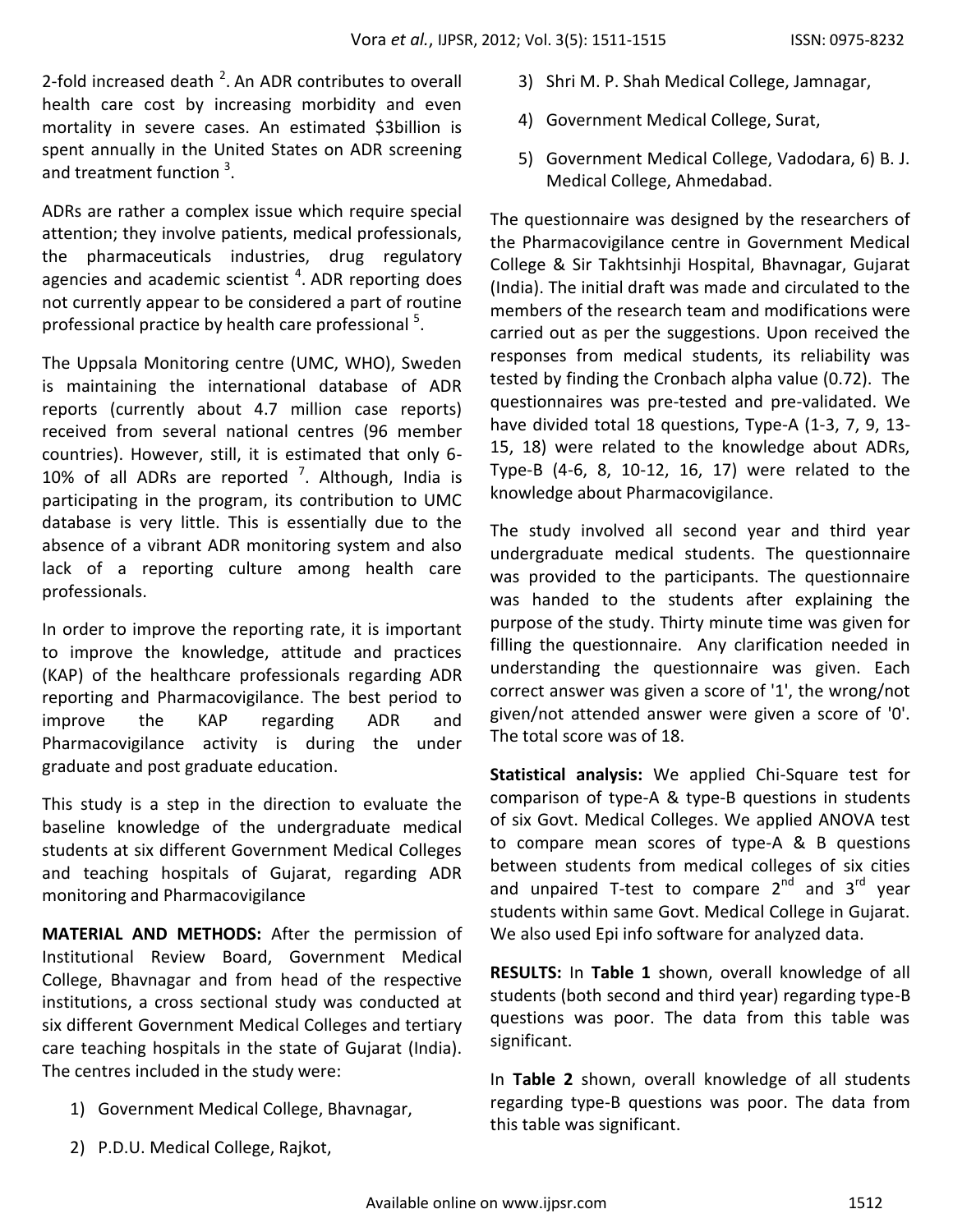### **TABLE 1: COMPARISON THE STUDENTS OF DIFFERENT GOVT. MEDICAL COLLEGES**

|        |       |               | City        |        |        |              |        | <b>Total</b> |        |
|--------|-------|---------------|-------------|--------|--------|--------------|--------|--------------|--------|
|        |       |               | R<br>B<br>A |        |        |              |        | ٧            |        |
|        |       | Count         | 158         | 92     | 124    | 73           | 208    | 148          | 803    |
|        | Poor  | % within city | 92.4%       | 73.6%  | 96.1%  | 100.0%       | 97.7%  | 88.1%        | 91.4%  |
| Type A |       | Count         | 13          | 33     | 5      | $\mathbf{0}$ | 5      | 20           | 76     |
|        | Good  | % within city | 7.6%        | 26.4%  | 3.9%   | .0%          | 2.3%   | 11.9%        | 8.6%   |
| Total  | Count |               | 171         | 125    | 129    | 73           | 213    | 168          | 879    |
|        |       | % within city | 100.0%      | 100.0% | 100.0% | 100.0%       | 100.0% | 100.0%       | 100.0% |

Applying Chi-Square Tests value 73.700, p-value 0.000. The data is significant.

#### **TABLE 2: COMPARISON THE STUDENTS OF DIFFERENT GOVT. MEDICAL COLLEGES**

|        |      |               | City   |        |        |              |        | <b>Total</b> |        |
|--------|------|---------------|--------|--------|--------|--------------|--------|--------------|--------|
|        |      |               | A      | B      |        | R            | S      | v            |        |
|        |      | Count         | 145    | 120    | 128    | 73           | 214    | 162          | 842    |
|        | Poor | % within city | 84.8%  | 96.0%  | 99.2%  | 100.0%       | 100.0% | 96.4%        | 95.7%  |
| Type B |      | Count         | 26     | 5      |        | $\mathbf{0}$ | 0      | 6            | 38     |
|        | Good | % within city | 15.2%  | 4.0%   | .8%    | .0%          | .0%    | 3.6%         | 4.3%   |
|        |      | Count         | 171    | 125    | 129    | 73           | 214    | 168          | 880    |
| Total  |      | % within city | 100.0% | 100.0% | 100.0% | 100.0%       | 100.0% | 100.0%       | 100.0% |

Applying Chi-Square Tests value 66.179, p-value 0.000. The data is significant

#### **TABLE 3: MULTIPLE COMPARISONS OF MEAN SCORES OF STUDENTS FROM MEDICAL COLLEGES OF SIX CITIES**

| City   | Ahmedabad       | <b>Bhavnagar</b> | Jamnagar        | <b>Raikot</b>   | Surat           | Vadodara        | Total           |
|--------|-----------------|------------------|-----------------|-----------------|-----------------|-----------------|-----------------|
| Type-A | $2.78 \pm 1.17$ | $3.18 \pm 1.72$  | $1.26 \pm 1.31$ | $1.27 + 1.24$   | $2.16 \pm 1.43$ | $2.96 \pm 1.41$ | $2.37 \pm 1.55$ |
| Type-B | $2.43 \pm 1.86$ | $1.62 \pm 1.53$  | $0.47 \pm 0.81$ | $0.67 \pm 1.08$ | $0.40 \pm 0.69$ | $2.01 + 1.29$   | $1.30 \pm 1.52$ |

To compare mean scores of type – A and B questions between students from selected medical colleges of six cities, we have applied ANOVA test and obtained its p-value. Here we get p-value 0.000 (<0.01) for both type – A and type – B questions.

### **TABLE 4: COMPARISON WITH 2ND AND 3RD YEAR WITHIN SAME GOVT. MEDICAL COLLEGES**

|          | Year           | <b>Govt. Medical colleges</b> |                  |                 |                 |                 |                 |  |
|----------|----------------|-------------------------------|------------------|-----------------|-----------------|-----------------|-----------------|--|
|          |                | Ahmedabad                     | <b>Bhavnagar</b> | Jamnagar        | Rajkot          | <b>Surat</b>    | Vadodara        |  |
|          |                | $3.05 \pm 1.24$               | $3.47 \pm 1.82$  | $1.28 + 1.45$   | $1.05 \pm 1.11$ | $1.70 + 1.52$   | $2.63 \pm 1.31$ |  |
| Type-A   | $\mathsf{III}$ | $2.39 \pm 0.96$               | $2.53 \pm 1.22$  | $1.25 \pm 1.09$ | $1.94 \pm 1.39$ | $2.69 + 1.11$   | $3.37 \pm 1.44$ |  |
| p-value  |                | $0.000**$                     | $0.004**$        | 0.895           | $0.007**$       | $0.000**$       | $0.001**$       |  |
|          | Ш              | $3.43 \pm 1.73$               | $1.70 \pm 1.57$  | $0.42 \pm 0.91$ | $0.49 \pm 0.72$ | $0.44 \pm 0.73$ | $2.05 \pm 1.22$ |  |
| Type - B | III            | $1.03 \pm 0.93$               | $1.45 \pm 1.43$  | $0.53 + 0.61$   | $1.22 \pm 1.69$ | $0.36 \pm 0.66$ | $1.96 \pm 1.38$ |  |
| p-value  |                | $0.000**$                     | 0.395            | 0.456           | $0.012*$        | 0.458           | 0.641           |  |

\* indicates significance at 5% level; \*\* indicates significance at 1% level; Statistical analysis done by applying T-test in above data show significant difference found.

**DISCUSSION:** The present study evaluated the baseline Knowledge of all second and third year medical students who are studying in M.B.B.S of different Govt. Medical College and regarding ADR reporting and Pharmacovigilance. These are future doctor in our society Overall, the Knowledge was very poor. The World Health Organization (WHO) defines Pharmacovigilance as "science and activities relating to the detection, assessment, understanding and prevention of adverse effects or any other drug related

problems." The ultimate aim of Pharmacovigilance is to ensure safe and rational use of medicines, once they are released for general use in the society. The most important outcome of Pharmacovigilance is the prevention of patients being affected unnecessarily by negative consequences of pharmacotherapy<sup>7</sup>.

In Table 1 shown, overall knowledge regarding type-A questions of all students was very poor. A total 879 students, only 76 (8.6%) students had given correct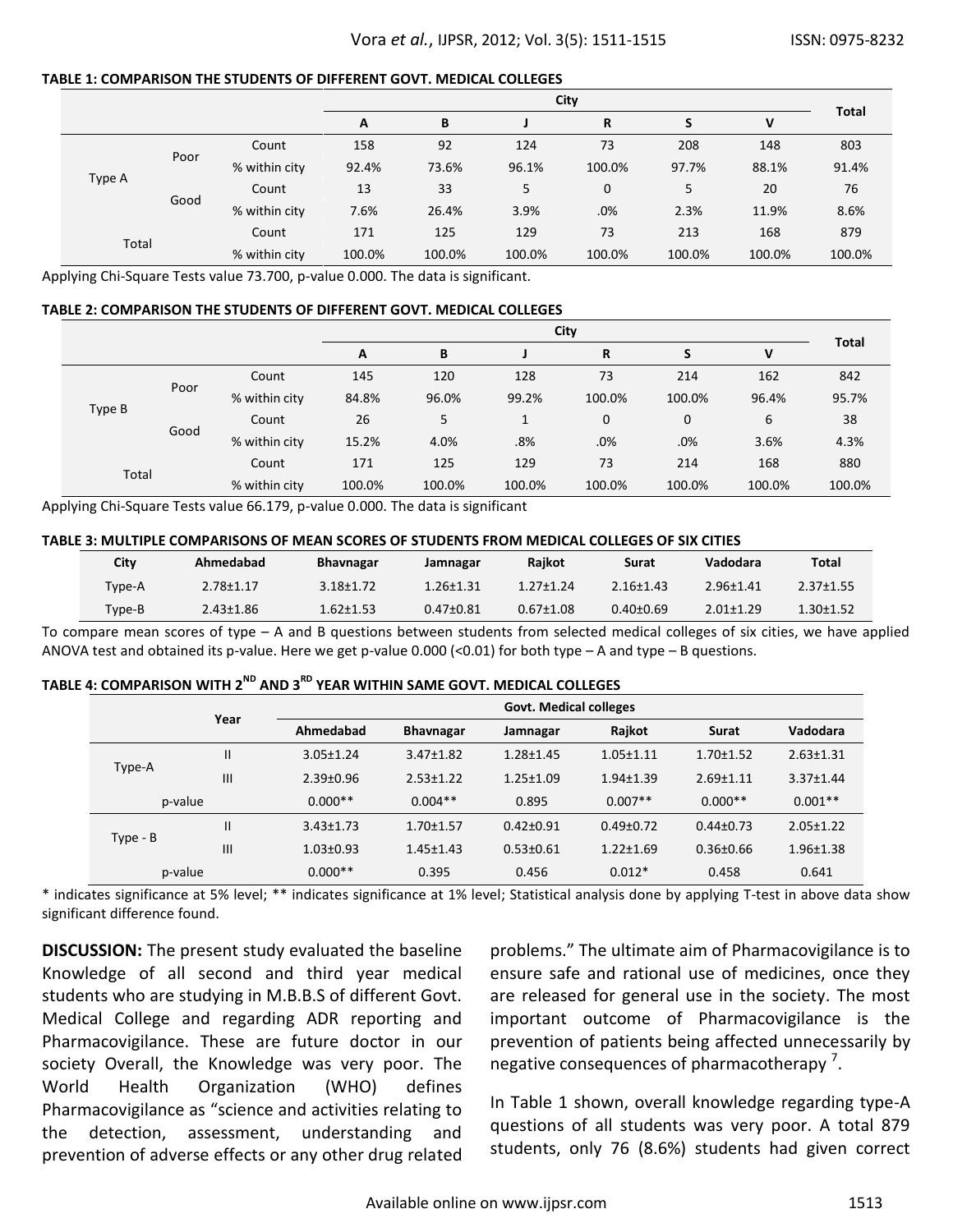answer and others 91.4% students was not given correct answer, out of them, P.D.U Medical College, Rajkot (100%), Govt. Medical College, Surat (97.7%), Shri M.P Shah Medical College, Jamnagar (100%) and B.J. Medical College, Ahmedabad (92.4%), Govt. Medical College, Bhavnagar (73.6%) was not given corrects answer. The data was significant.

In Table 2 shown, overall knowledge of all students regarding type-B questions was also very poor. A total 880 students, only 38 (4.3%) students had given correct answer and others 95.7% students were not given correct answer. Out of them P.D.U Medical college, Rajkot (100%), Govt. Medical College, Surat(100%), Shri M.P Shah Medical College, Jamnagar (99.2%), Govt. Medical College, Bhavnagar(96.0%) and B.J. Medical College, Ahmedabad (84.8%) was not given correct answer. The knowledge regarding Pharmacovigilance is very much important to the undergraduate students and post graduate students.

In **Table 3** shown, the difference of mean scores (for type-A & B questions) between students from six medical colleges is statistically significant at 1% level (p- 0.000 (<0.01)). In type  $-$  A questions, students from Bhavnagar medical college had highest score whereas students from Jamnagar and Rajkot medical colleges had lowest score. In type – B questions, highest scores were found in Ahmedabad students and lowest score was found in Jamnagar students.

In **Table 4** shown, comparison with  $2^{nd}$  and  $3^{rd}$  year within same Govt. Medical Colleges, over all knowledge was very poor.

In **Figure 1** shown, Comparison of second and third year medical students of different Govt. Medical Colleges of Type-A Questions, total 525  $2^{nd}$  year, 354 3<sup>rd</sup> year medical students had attended questioners; only 54(10.3%) and 22 (6.2%) no. of students give correct answer respectively. Only 76 (8.6%) out of 879 medical students had given correct answer but No. of students shows very poor knowledge of adverse drug reaction.

In **Figure 2** shown, Comparison of second and third year medical students of different Govt. Medical Colleges of Type-B questions, total 526  $2^{nd}$  year, 354 3<sup>rd</sup> year medical students had attended questioners; only 34(6.5%) and 04(1.1%) no. of students give correct

answer respectively. Only 38(4.3%) had given correct answer but No. also shows very poor knowledge of Pharmacovigilance.





**FIGURE 1: OVERALL COMPARISON OF TYPE-A QUESTIONS IN BOTH YEAR STUDENTS**

Chi-square value is 4.436 with p-value 0.035. Statistical analysis done by applying T-test in above data show significant difference found.





**FIGURE 2: OVERALL COMPARISON OF TYPE-B QUESTIONS IN BOTH YEAR STUDENTS**

Chi-square value is 14.570 with p-value 0.000.

Pharmacovigilance programs have played a major role in detection of ADRs and banning of several drugs from the market <sup>7</sup>. However, under reporting of ADRs is one of the major problems associated with Pharmacovigilance programs<sup>8</sup>.

One of the better means of reducing the overcoming of under reporting is to increase the Knowledge of the healthcare professional regarding ADR monitoring and Pharmacovigilance programs. A study from Northern India reported that the Knowledge regarding ADR monitoring was low and the scores needed an improvement <sup>9</sup>.